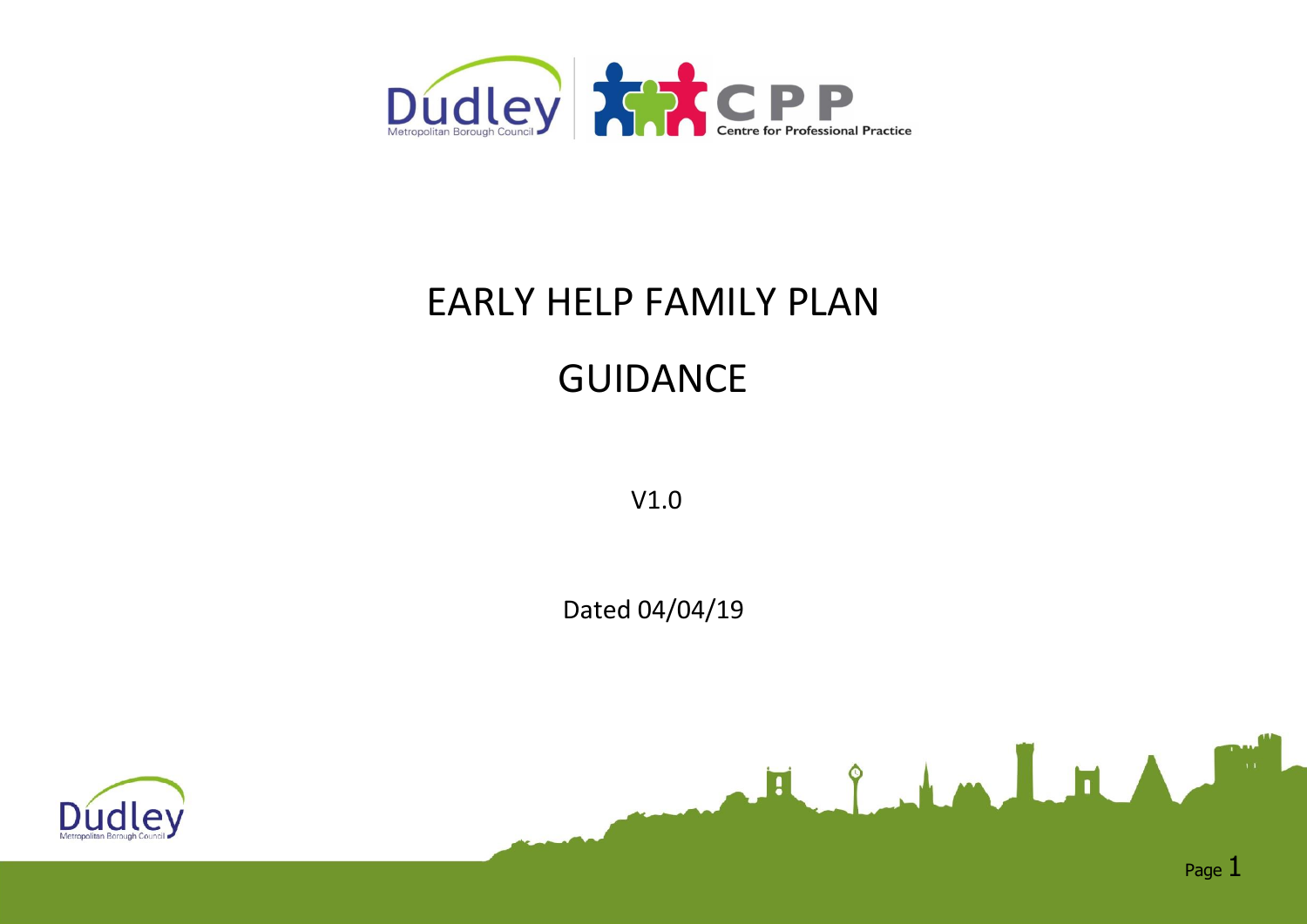

### **Introduction**

This guidance is to be used in addition to the information contained within the Early Help Family Plan that was launched on the 01/04/19.

The purpose of this guidance is to provide insight on:

- how to approach the completion of the Early Help Family Plan,
- give clarity on what makes a 'Good' plan

There are two key points to remember when completing a plan:

- Across all areas of the plan remember to be clear in your writing, include evidence and impact regarding progress made and how this connects to decision making.
- With regard to planning tasks and actions, these need to be SMART Specific, Measureable, Achievable, Realistic and Timely.

#### **Always remember to check the Threshold document during the assessment and planning process.**



F. J. L. L. L. H.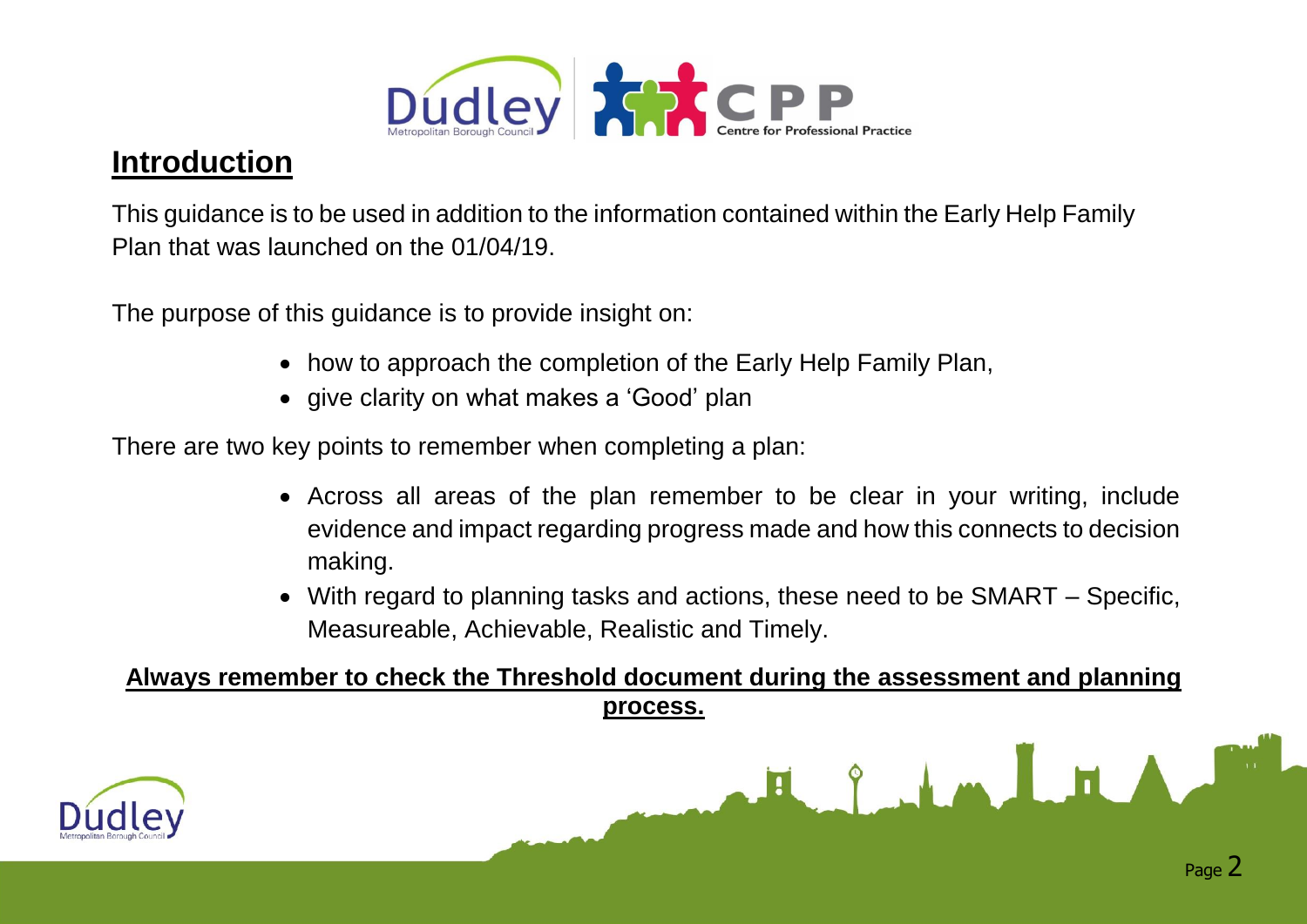

## **Completing the Early Help Family Plan:**

| Plan start date: |  | Date of review meeting:<br>Time & Venue: | <b>Review Meeting No.</b> |  |
|------------------|--|------------------------------------------|---------------------------|--|
|                  |  |                                          |                           |  |
|                  |  |                                          |                           |  |
|                  |  |                                          |                           |  |
|                  |  |                                          |                           |  |
|                  |  |                                          |                           |  |
|                  |  |                                          |                           |  |
|                  |  |                                          |                           |  |
|                  |  |                                          |                           |  |
|                  |  |                                          |                           |  |
|                  |  |                                          |                           |  |
|                  |  |                                          |                           |  |
|                  |  |                                          |                           |  |
|                  |  |                                          |                           |  |
|                  |  |                                          |                           |  |
|                  |  |                                          |                           |  |

- The 'Plan start date' box will be a fixed date and will need to reflect the date the plan started. This date and will remain the same on the plan regardless of how many meetings are held. This is so it can easily be seen how long the plan has been open.
- The 'Date of Review' and 'Time and Venue' boxes are to be updated at the start of each new meeting.
- The 'Review Meeting No.' box is to indicate the number of the meeting and will need to be updated at each meeting.

FL & Lm L TL A

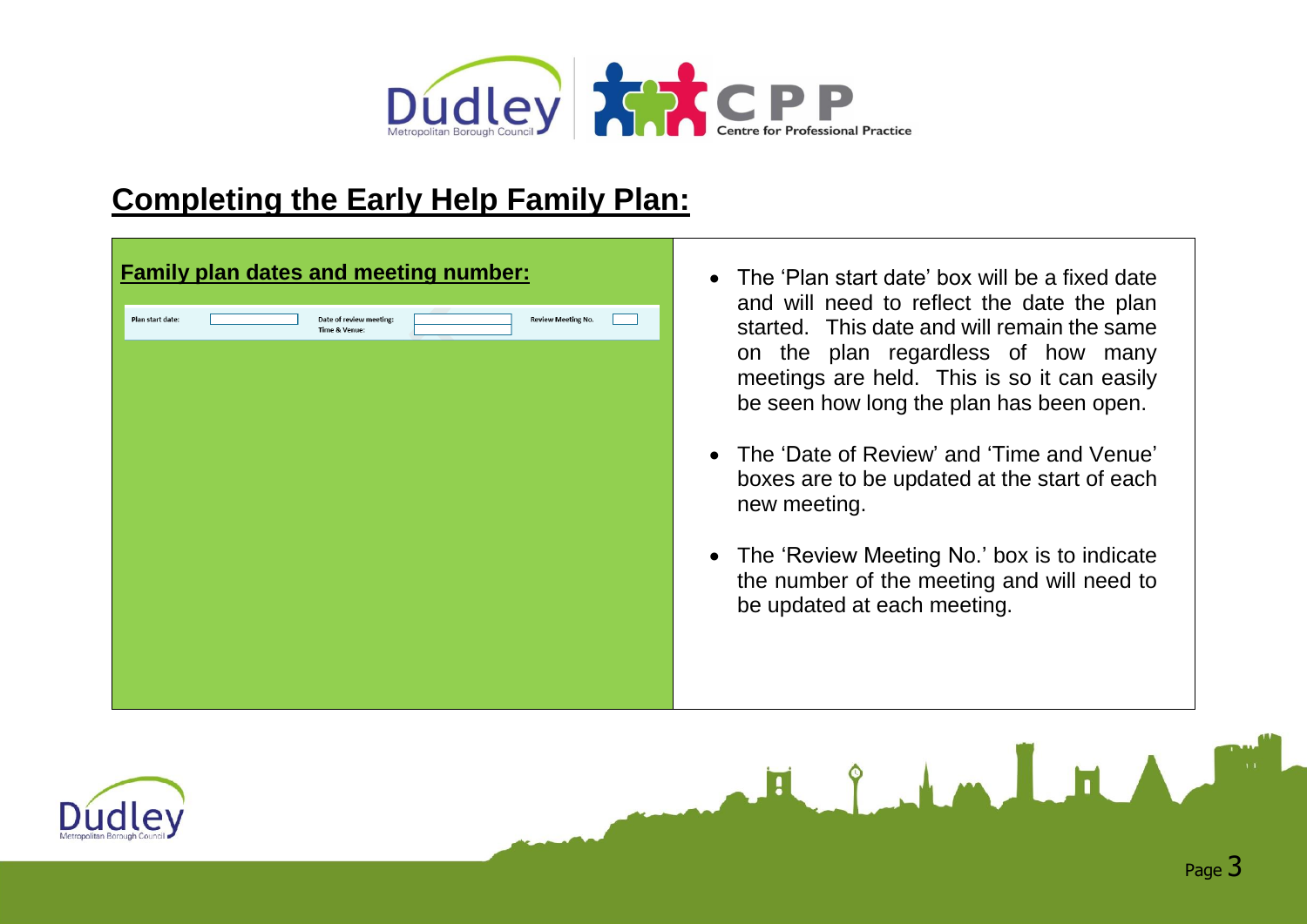

| <b>Family Details:</b>                                                                                                                                                                                   |         |                                                                     |                                                                 |                                  |                       | • As with the Early Help Assessment, ensure<br>that you put as much detail into this section                                                                                                                                                                                          |
|----------------------------------------------------------------------------------------------------------------------------------------------------------------------------------------------------------|---------|---------------------------------------------------------------------|-----------------------------------------------------------------|----------------------------------|-----------------------|---------------------------------------------------------------------------------------------------------------------------------------------------------------------------------------------------------------------------------------------------------------------------------------|
| Parent/Carer<br><b>First Name</b><br>Child/Young Person<br><b>First Name</b><br><b>Family Address:</b><br>Telephone No.                                                                                  | Surname | D.O.B<br>(dd/mm/yyyy)<br>Surname<br><b>Address</b><br>Telephone No. | Significant Other/s<br><b>First Name</b><br>Significant Other/s | Surname<br>D.O.B<br>(dd/mm/yyyy) | D.O.B<br>(dd/mm/yyyy) | as possible. Details should already be<br>known as it is expected that they were<br>obtained during the assessment which led<br>to the plan.<br>• As with the Early Help Assessment, be<br>mindful<br>there could<br>that<br>be<br>more<br>parent/carers or significant others in the |
|                                                                                                                                                                                                          |         |                                                                     |                                                                 |                                  |                       | child's life so ensure that these details are<br>relevant and accurate. Significant others are<br>viewed as friends/family that have a<br>significant role in the child's life.                                                                                                       |
| <b>Reason for the Early Help Support Plan:</b><br>What is the reason for this Early Help Family Plan?                                                                                                    |         |                                                                     |                                                                 |                                  |                       | • Ensure that the date the assessment was<br>completed is written in this box                                                                                                                                                                                                         |
| Please include:<br>Date Assessment completed (e.g. Early Help Assessment/CYPA)<br>Focus of this Early Help Family Plan<br>Have any significant events taken place since the completion of the last Plan? |         |                                                                     |                                                                 |                                  |                       | Briefly summarise what the focus is of this<br>plan and why it was needed. Be clear and<br>specific and link this information to the                                                                                                                                                  |



Page 4

H & L L L H A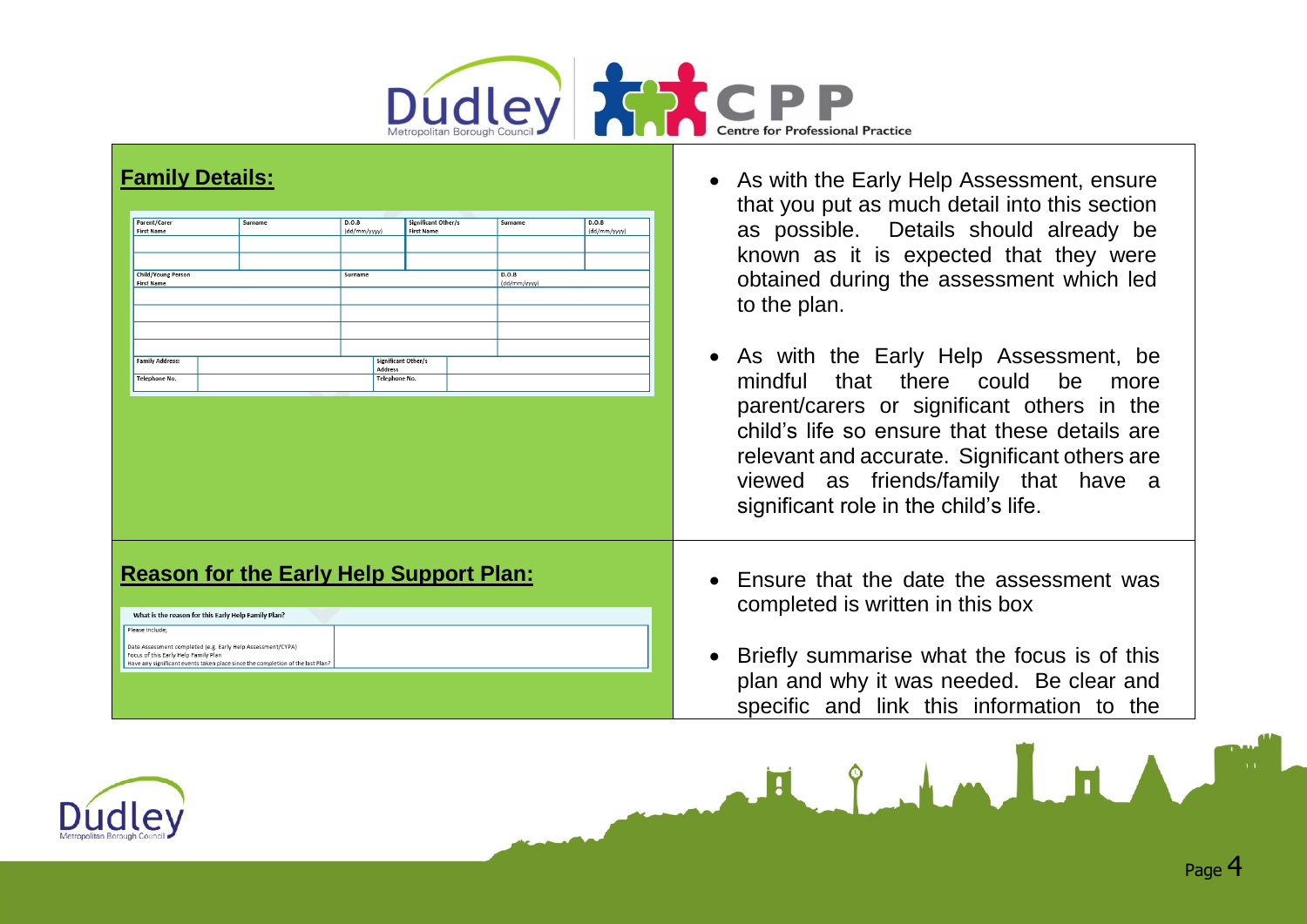

|                                                                    | previous plan. If you are completing the first<br>plan after the assessment, make comment<br>on how the plan links to the recommendation<br>of the assessment.<br>With regard to significant events, examples<br>of this could be parental separation /<br>reconciliation, family bereavement. There is<br>no requirement to put all the detail in of all<br>updates since the last meeting. This detail<br>will go into the updates in their relevant<br>actions on the plan. |
|--------------------------------------------------------------------|--------------------------------------------------------------------------------------------------------------------------------------------------------------------------------------------------------------------------------------------------------------------------------------------------------------------------------------------------------------------------------------------------------------------------------------------------------------------------------|
| <b>Family Plan: Overall</b><br>Family and Social<br>Ratarismultips | • In the sections relating to 'Child/Young<br>Person's Developmental Needs', 'Parenting<br>Capacity' and 'Family and Environmental<br>Factors', please note that not all boxes need<br>to be completed. Also the child development<br>section needs to be completed separately for<br>each child. The other two sections are for all<br>children and family members.                                                                                                           |
|                                                                    |                                                                                                                                                                                                                                                                                                                                                                                                                                                                                |

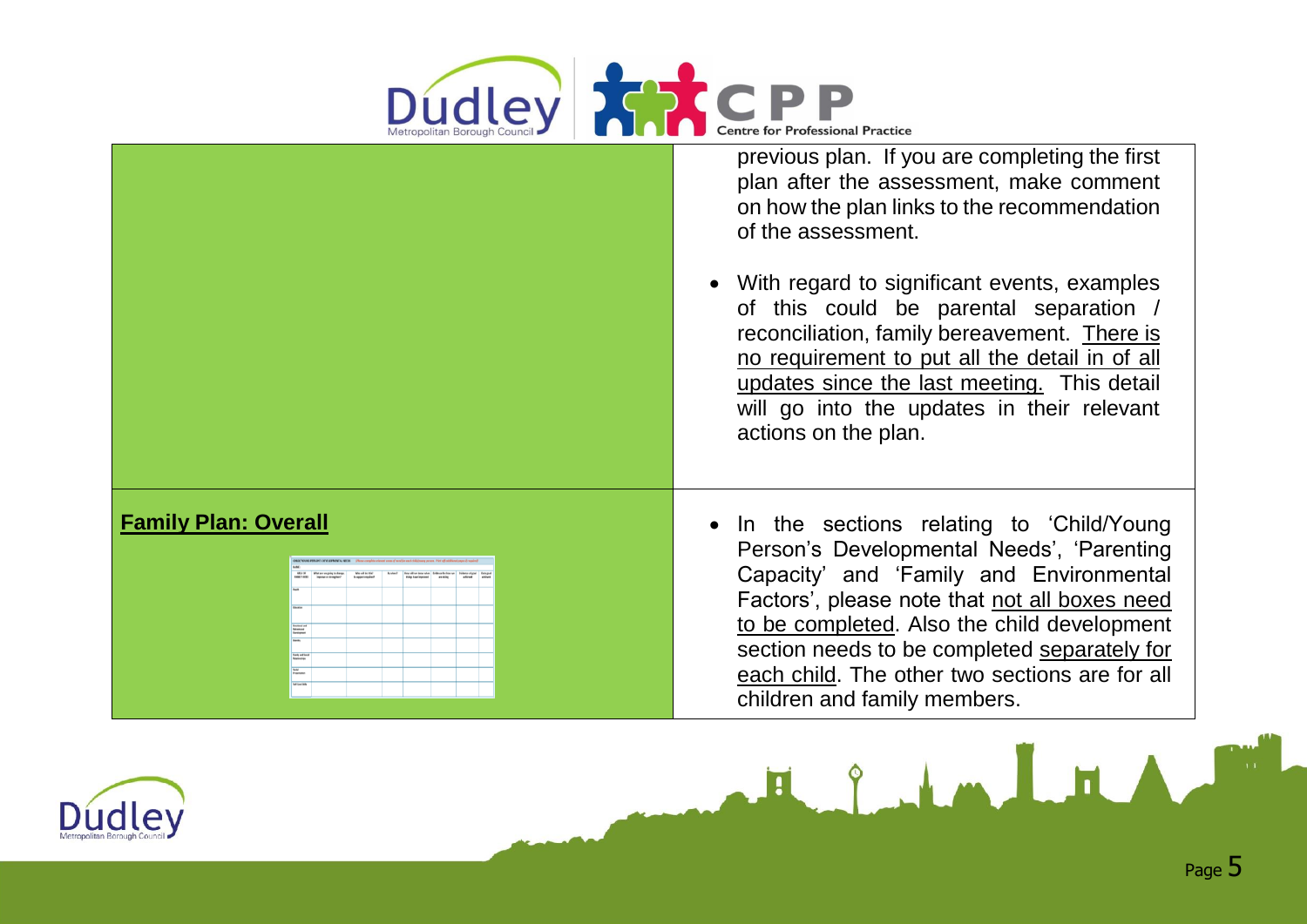



• Only fill in the boxes that have actions which relate to the relevant section. If a section has no action, use the phrase 'No action identified at this time' as this indicates that the section has been considered. For example, if there were no actions identified that related to Health, instead of leaving boxes blank the phrase 'No action identified at this time' can be inserted.

#### **Do not leave blank boxes as leaving blank boxes can be interpreted as though you have not considered the need for action.**

• Remember to be clear in your writing, include evidence and impact into your decisions and make the planning is SMART, ie Specific, Measureable, Achievable, Realistic and Timely.

H & Lm LH



 $\frac{1}{\sqrt{1}}$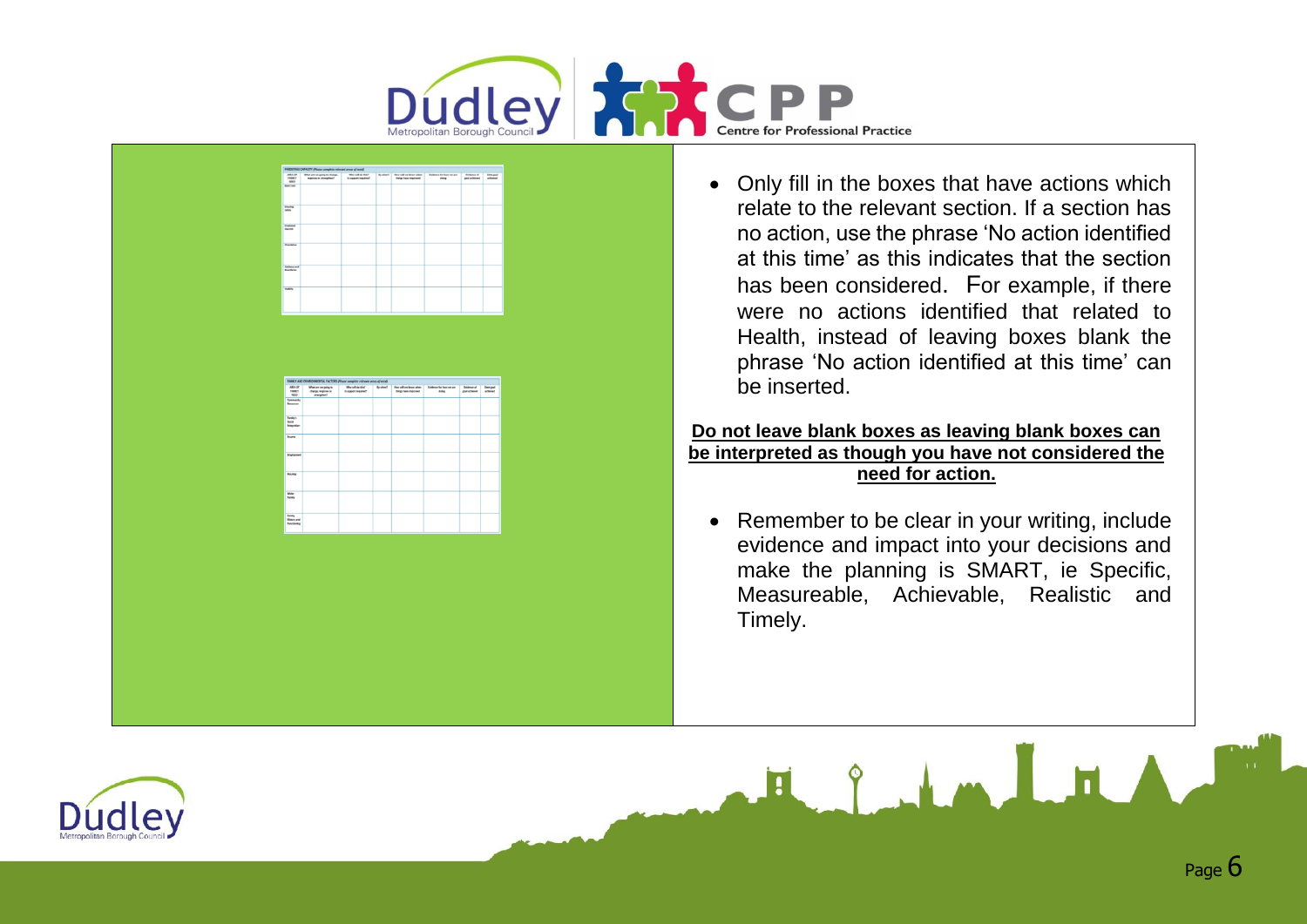

| <b>Family Plan: Completing the columns</b><br>What are we going to change,<br>improve or strengthen? | This is where we record the task or action to<br>be completed. Be mindful of what the overall<br>goal is for task or action.<br>Be specific in your wording but remember to<br>write the tasks in a way that can be<br>understood by everyone involved. |  |  |  |
|------------------------------------------------------------------------------------------------------|---------------------------------------------------------------------------------------------------------------------------------------------------------------------------------------------------------------------------------------------------------|--|--|--|
| <b>Family Plan: Completing the columns</b>                                                           | This is where we record who will be taking                                                                                                                                                                                                              |  |  |  |
| Who will do this?                                                                                    | responsibly for identified tasks or actions.                                                                                                                                                                                                            |  |  |  |
| Is support required?                                                                                 | • Consider if tasks will be the responsibility of<br>one or more people and if support is needed,<br>who will do this?                                                                                                                                  |  |  |  |
| <b>Family Plan: Completing the columns</b>                                                           | With regard to when tasks will be completed,                                                                                                                                                                                                            |  |  |  |
| By when?                                                                                             | $\bullet$<br>consider when it will need to be completed?<br>Is it a short term task? A long term task?                                                                                                                                                  |  |  |  |



F. L. L. L. L. L.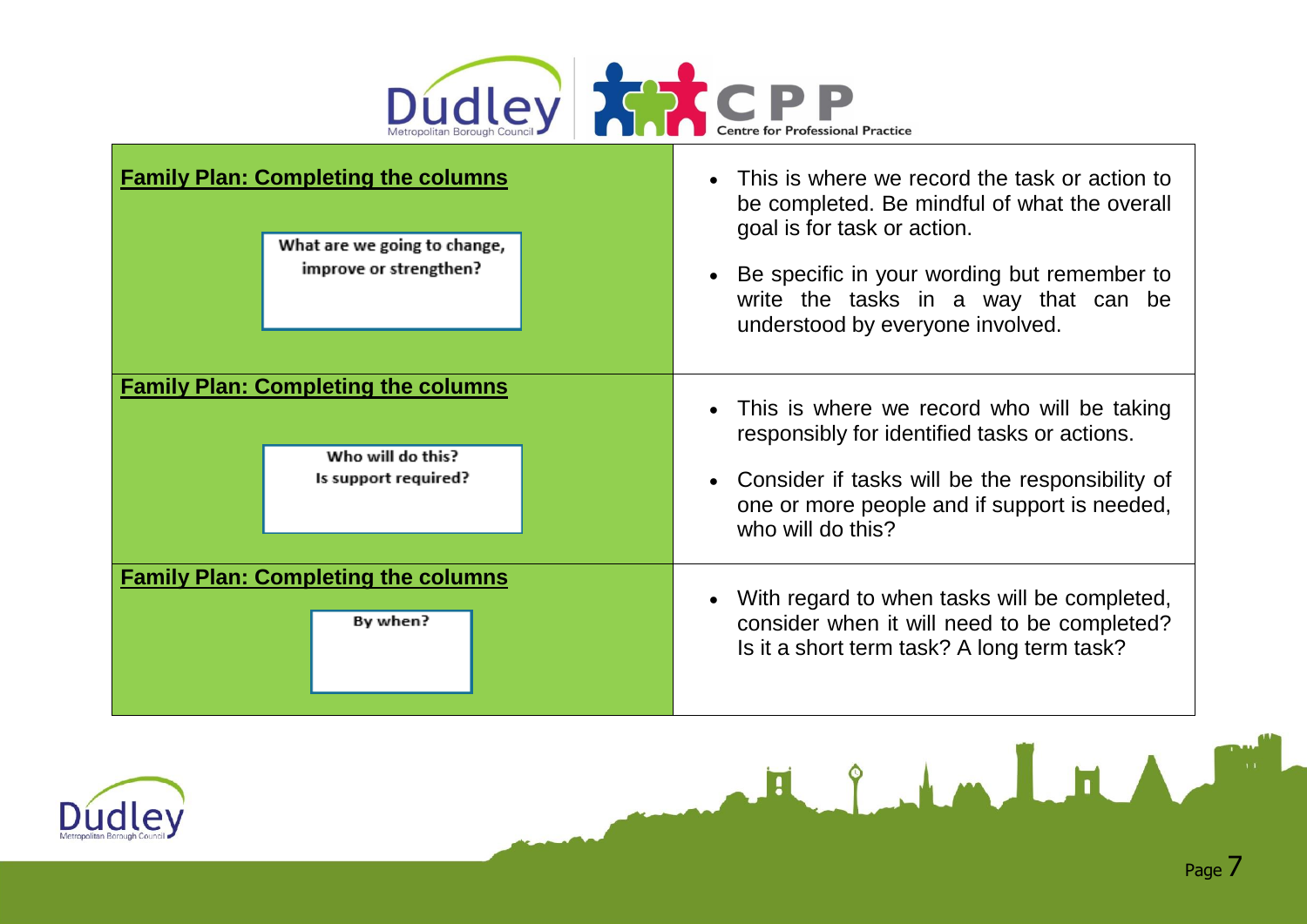

|                                                                                             | • Remember to avoid using phrases such as<br>'ongoing' or 'asap'<br>• If you are not clear on what the end date will<br>be, put the date of the next TAF meeting into<br>this section to ensure that the task is reviewed<br>timely.                                        |
|---------------------------------------------------------------------------------------------|-----------------------------------------------------------------------------------------------------------------------------------------------------------------------------------------------------------------------------------------------------------------------------|
| <b>Family Plan: Completing the columns</b><br>How will we know when<br>things have improved | With regard to this box, ask yourself 'what will<br>$\bullet$<br>we need to see to show us that there has<br>been change?', 'what is it that will tell us<br>things are better?'<br>These should<br>following<br>be<br>agreed<br>$\bullet$<br>contributions by all involved |



F. L. L. L. L. L. Mille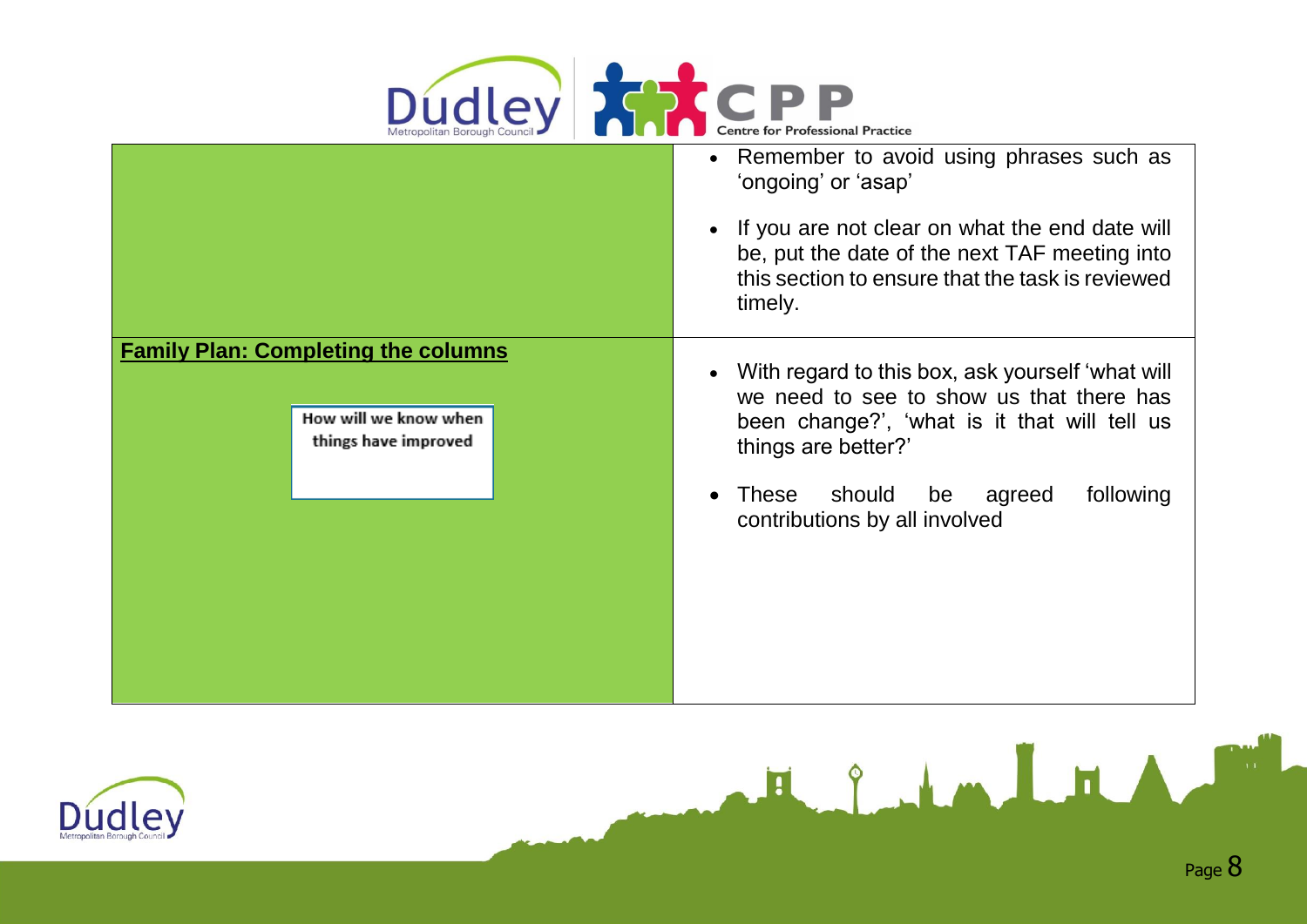

| <b>Family Plan: Completing the columns</b><br><b>Evidence for how we</b><br>are doing | Following the agreement of 'how we will know<br>when things have improved', record in this<br>box what evidence has been gathered to<br>show progress. Are we seeing the changes<br>needed? Why/Why not?<br>Be specific about what the evidence is, where<br>it was from and how it shows progress.                                                                                      |
|---------------------------------------------------------------------------------------|------------------------------------------------------------------------------------------------------------------------------------------------------------------------------------------------------------------------------------------------------------------------------------------------------------------------------------------------------------------------------------------|
| <b>Family Plan: Completing the columns</b><br>Evidence of goal<br>achieved            | Once it is agreed that a task or action is<br>achieved the evidence of this is recorded in<br>this box.<br>Be specific about what the evidence is, where<br>it was from and how it shows how the goal<br>was achieved.<br>Note: It is not necessary to repeat all the<br>information in the previous box in this one as<br>that box is to record the progress as the plan<br>progresses. |
|                                                                                       |                                                                                                                                                                                                                                                                                                                                                                                          |

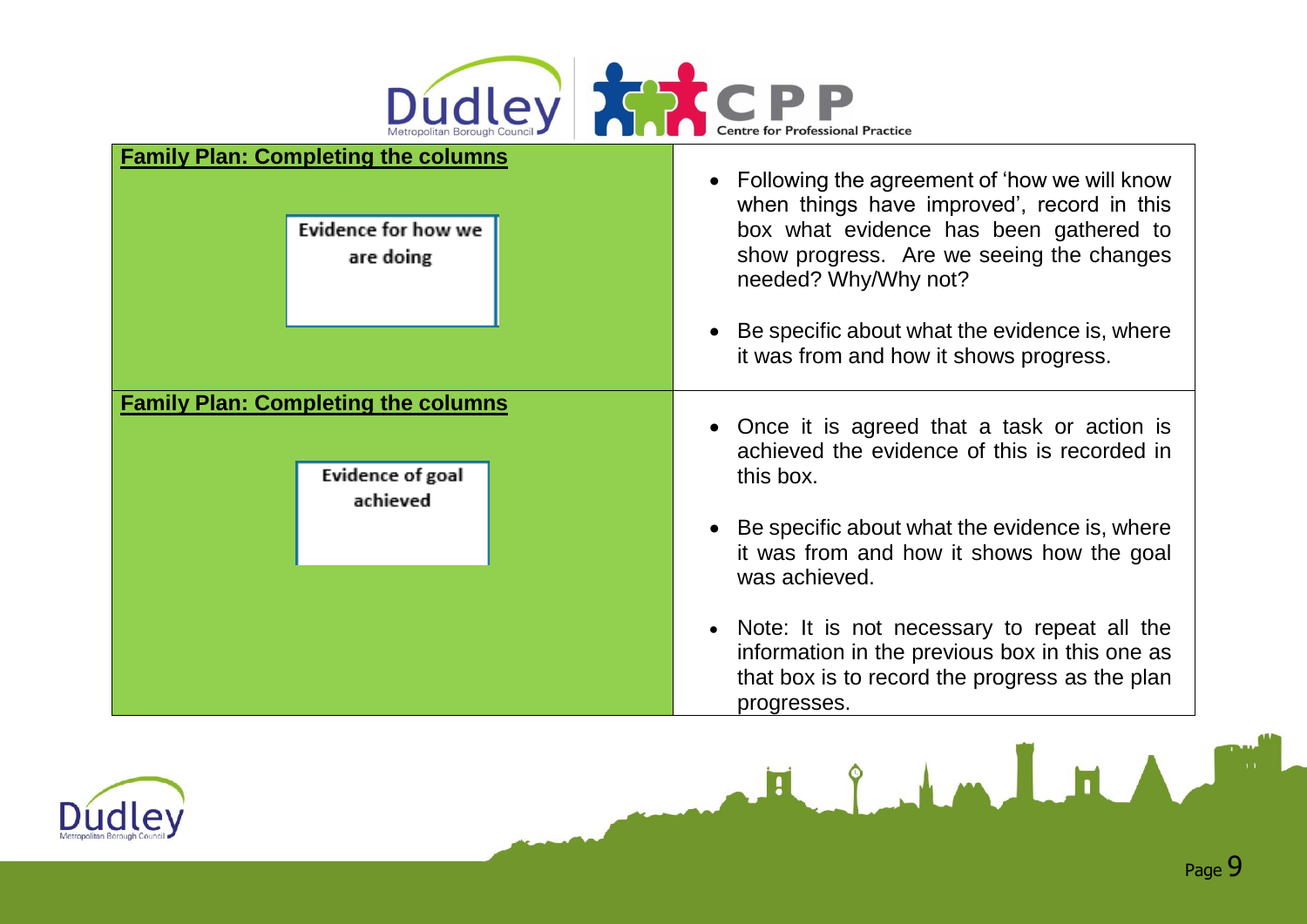



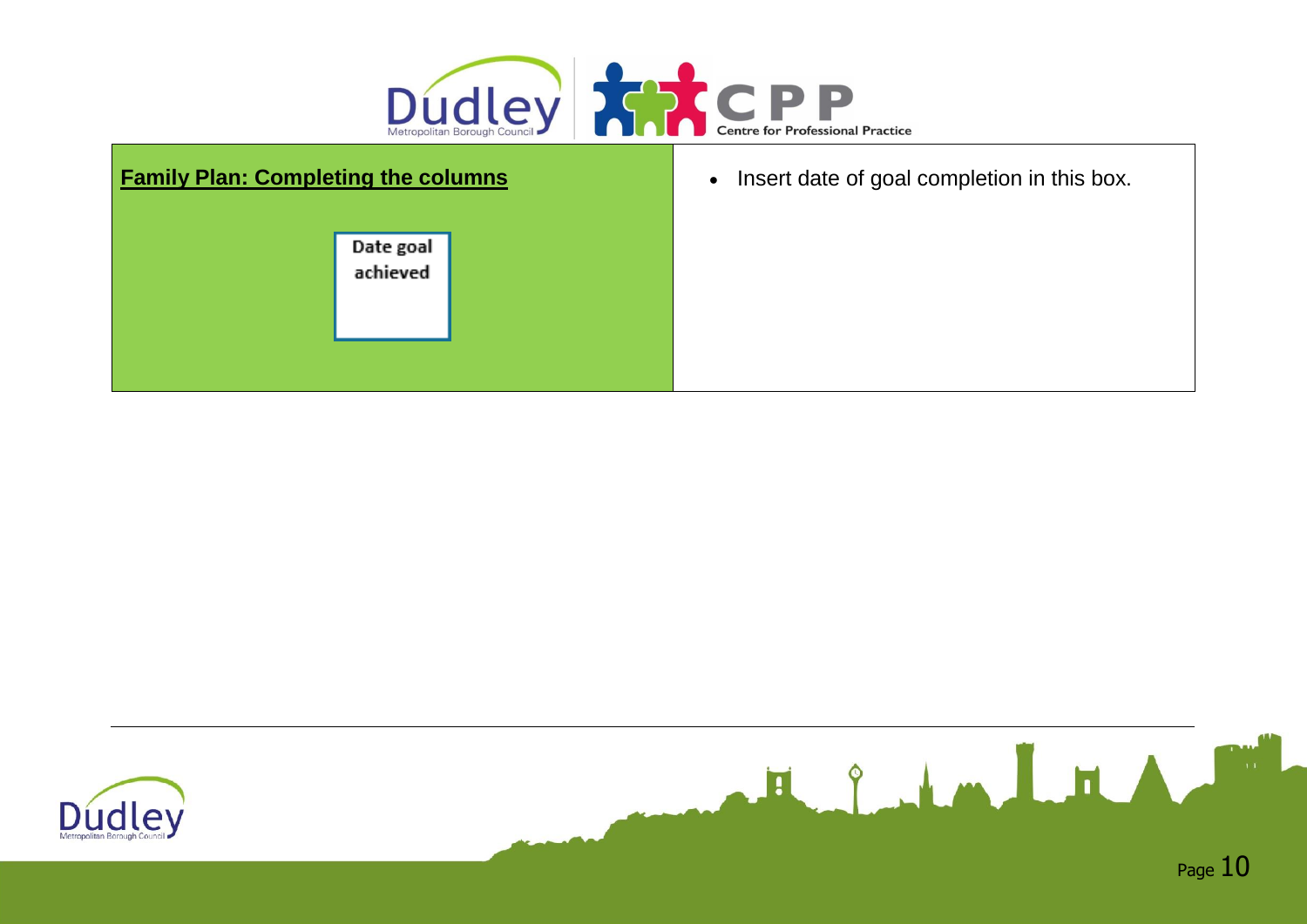

#### **Scaling:**



- Scaling should be completed at each Team Around the Family Meeting
- Scaling should be used on the arrows to measure the Parent Carer, Child/Young Person (where appropriate) and Lead Practitioner view of current progress of each relevant area of the plan. Scaling is not needed on every arrow, only ones that have actions associated to them.
- An overall score from the Parent Carer, Child/Young Person (where appropriate) and Lead Practitioner is required in the outer boxes
- The key below will aid the scoring (note the key can also be found in an appendix at the end of this guidance).

H & Lm LH



**The Second**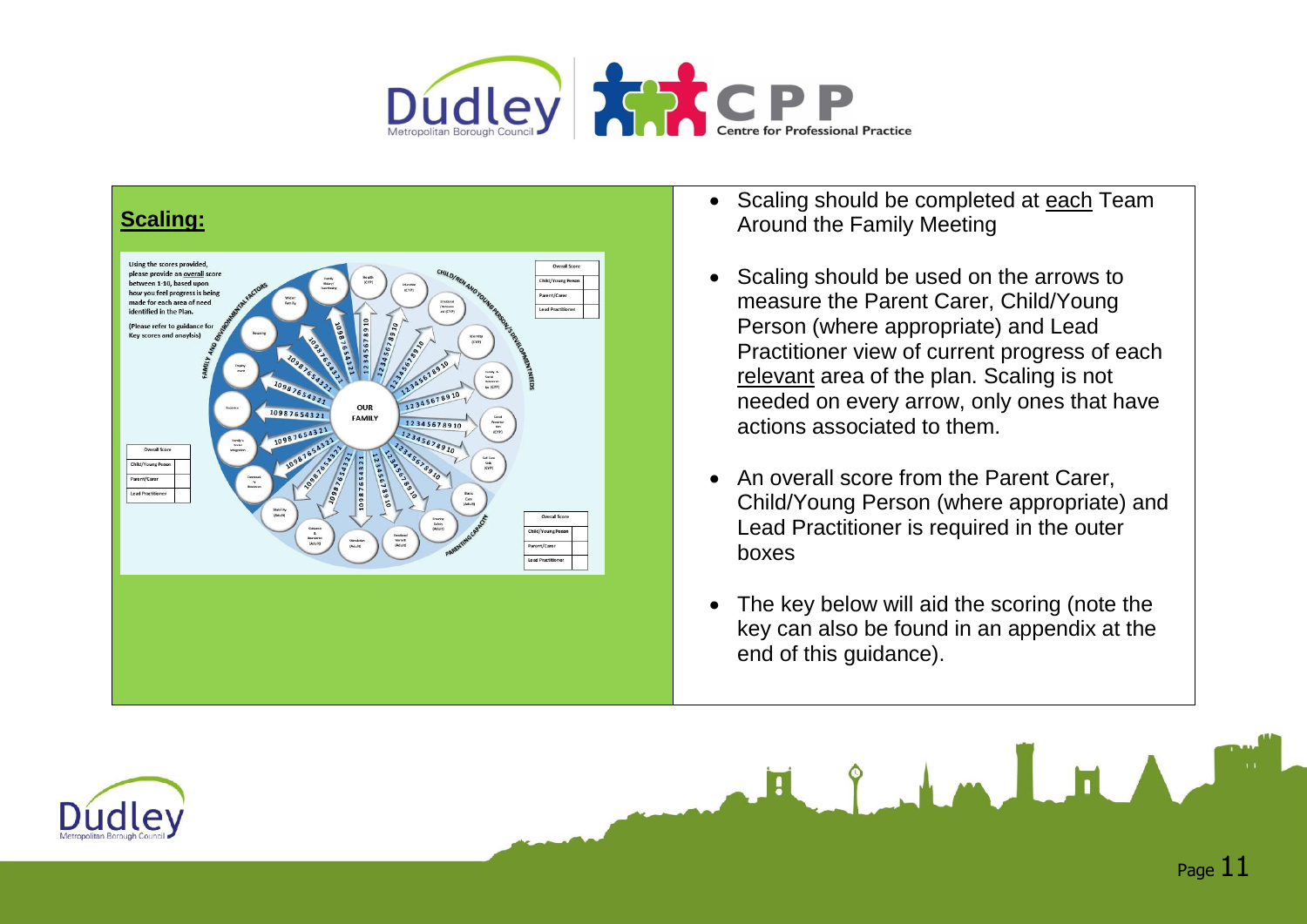

#### **Key for Scaling:**



1: At crisis point, immediate support required in order to prevent crisis intervention. Not engaged with services (formal action may have started)

2: Immediate concerns still present but family beginning to engage with services.

3: Immediate concerns ongoing but family are engaging and starting to recognise the need for improvement.

4: Family are working well to resolve the issues, though concerns are still present.

5: Family have engaged with services in a meaningful way, improvements are being made.

6: Family have made significant improvements with ongoing support from services.

7: Issues may still be occurring but family are able to recognise and resolve as they arise with reduced support from services.

8: Family needs are met and may need low level support.

9: Family are able to resolve issues on their own via signposting and accessing universal services where appropriate.

10: Family needs are met, there are no current concerns. Family able to identify their own issues.

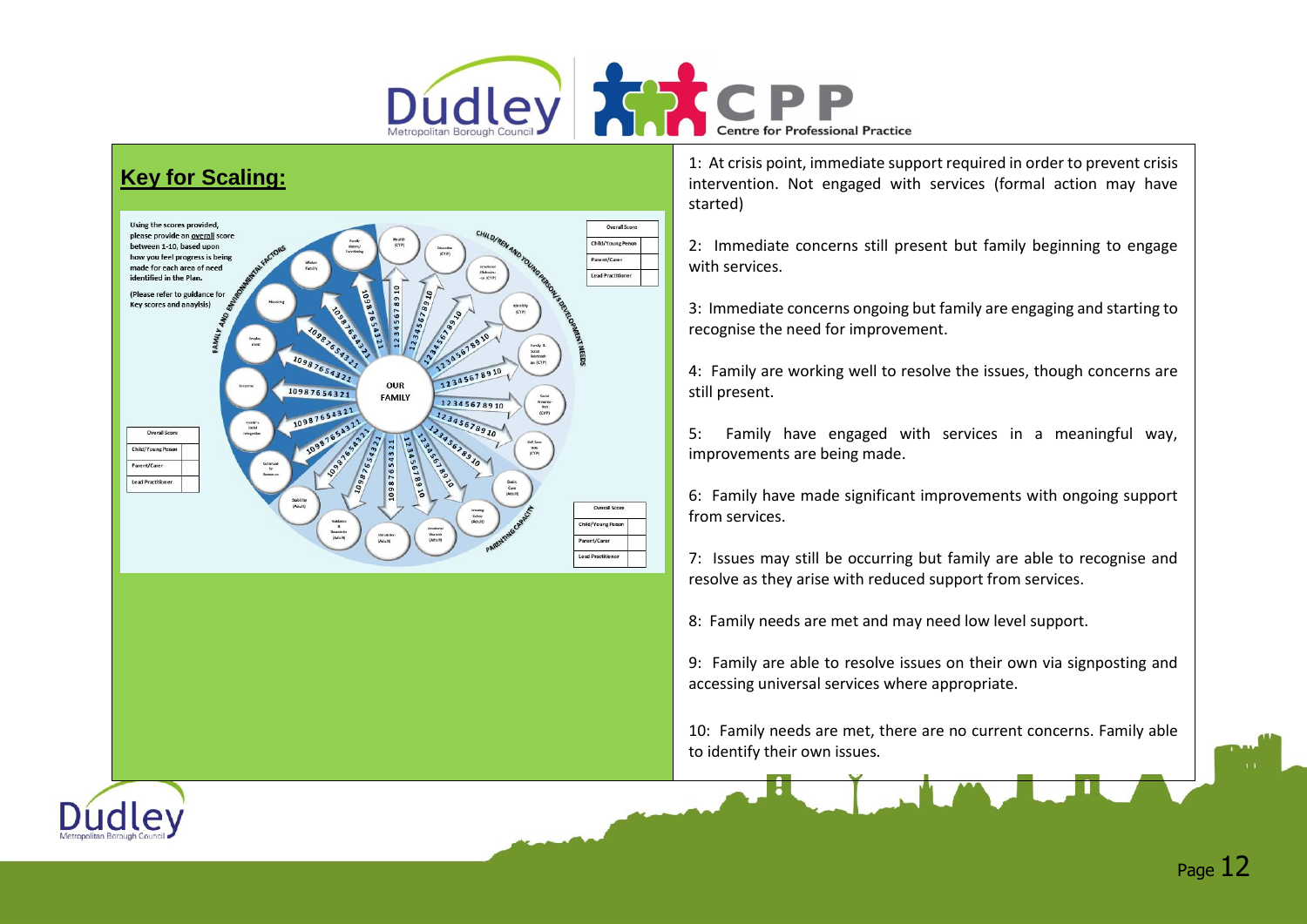

#### **Views of family and professionals regarding the plan:**

| What are the parents/carers views about the Early Help Family Plan?     | What are the child/young person/s views about the Early Help Family Plan? |
|-------------------------------------------------------------------------|---------------------------------------------------------------------------|
|                                                                         |                                                                           |
|                                                                         |                                                                           |
| What are the Lead Practitioners views about the Early Help Family Plan? |                                                                           |
|                                                                         |                                                                           |
|                                                                         |                                                                           |
|                                                                         |                                                                           |
|                                                                         |                                                                           |
|                                                                         |                                                                           |
|                                                                         |                                                                           |
|                                                                         |                                                                           |
|                                                                         |                                                                           |
|                                                                         |                                                                           |
|                                                                         |                                                                           |
|                                                                         |                                                                           |
|                                                                         |                                                                           |
|                                                                         |                                                                           |
|                                                                         |                                                                           |
|                                                                         |                                                                           |
|                                                                         |                                                                           |
|                                                                         |                                                                           |
|                                                                         |                                                                           |
|                                                                         |                                                                           |

- With regard to capturing the views of family and child(ren), be clear in recording what their views are.
- Questions for these boxes include, but are not limited to :
	- $\triangleright$  Do they agree with the plan? If not, why not?
	- $\triangleright$  Is there anything they want to add or say?
	- $\triangleright$  Do they have any feedback about their experiences they want to share?

H g dm In

• It is acceptable to put the views of all children in the 'child/young person/s views' box. There is no need for separate boxes for each individual child.

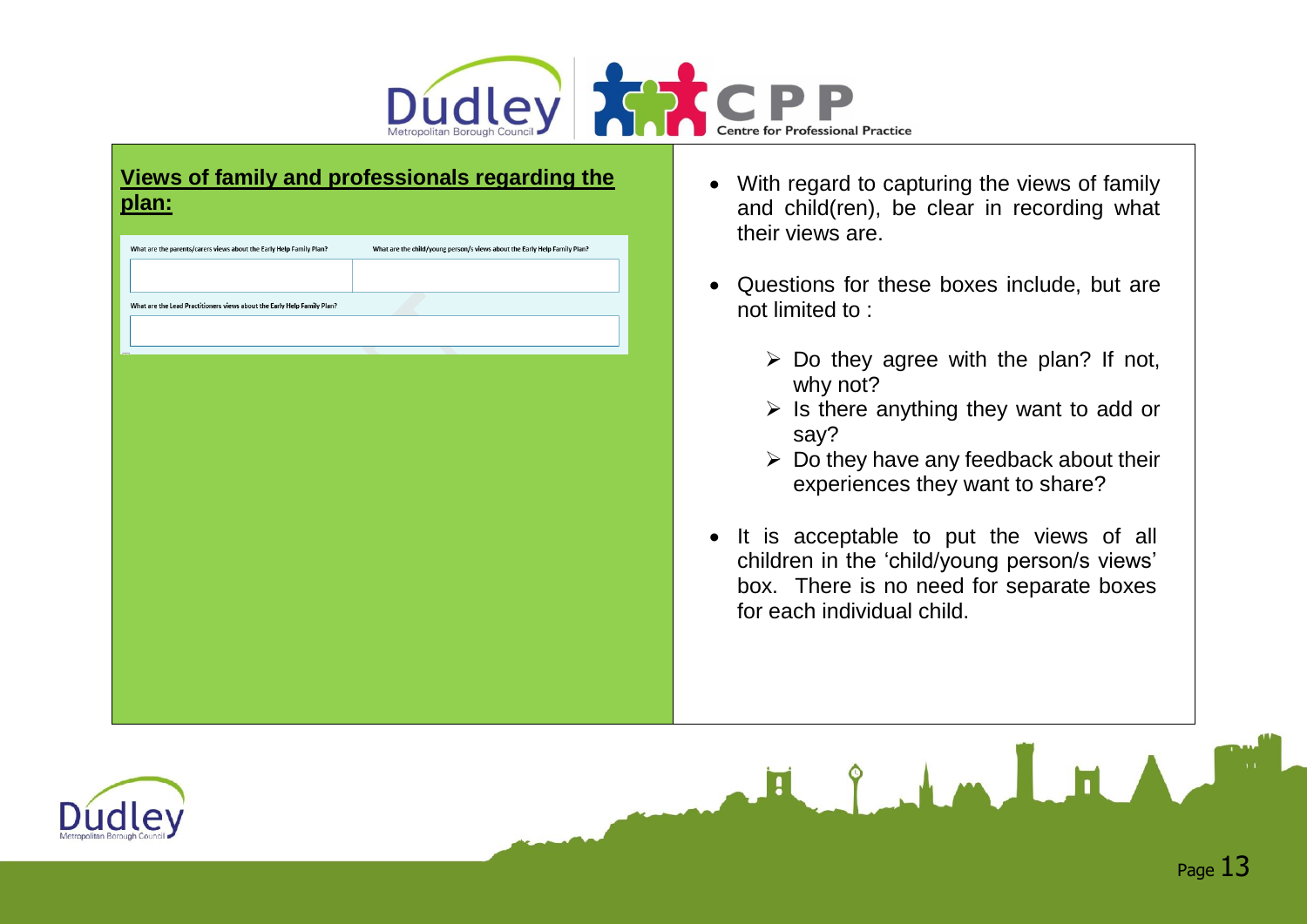

|                                                                                                                                                                                             | • With regard to the 'Lead Practitioner' views,<br>this is a short summary where the Lead<br>Practitioner is able to record comments with<br>regard to the overall progression of the plan.<br>Note: Make comment regarding if the plan is<br>progressing as required and if a further meeting<br>is required (why/why not).<br>• Remember to separate fact from opinions<br>and to use evidence where appropriate. |
|---------------------------------------------------------------------------------------------------------------------------------------------------------------------------------------------|---------------------------------------------------------------------------------------------------------------------------------------------------------------------------------------------------------------------------------------------------------------------------------------------------------------------------------------------------------------------------------------------------------------------|
| Who contributed to the Early Help Family plan?<br>Please list the parent(s)/carer(s)/professional(s) who supported with the completion of the Early Help Family Plan.<br>Person/Parent/Care | • This is where family members<br>and<br>professionals who contributed to the plan<br>are recorded. It is important for recording<br>purposes that all boxes are filled out and are<br>accurate.                                                                                                                                                                                                                    |
| Date of Next Review Meeting                                                                                                                                                                 | • Ensure that the date of the next meeting is<br>added.                                                                                                                                                                                                                                                                                                                                                             |





H. L. L. L. H. L. M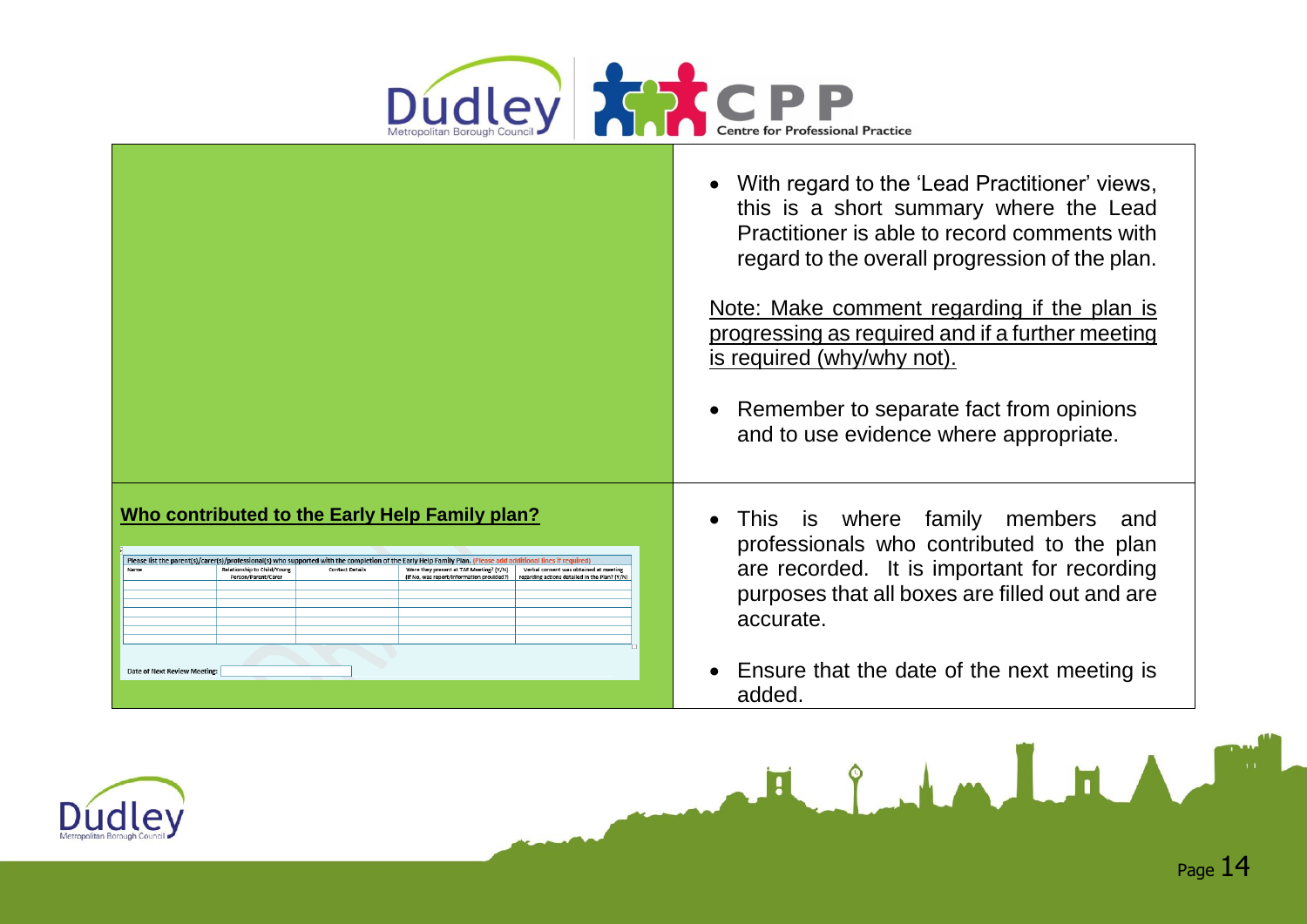



- If a family member or professional who has not been in attendance but has contributed to the plan via report or verbal information, the report will need to be attached to the
- Verbal information shared should be incorporated at relevant points in the plan.
- It is acknowledged that signatures will not be able to be obtained until the plan is formally written up so ensure that verbal consent is recorded in the final box of this section.
- Verbal consent regarding the agreed plan will be in effect until written signatures are obtained.

H & Lm LH

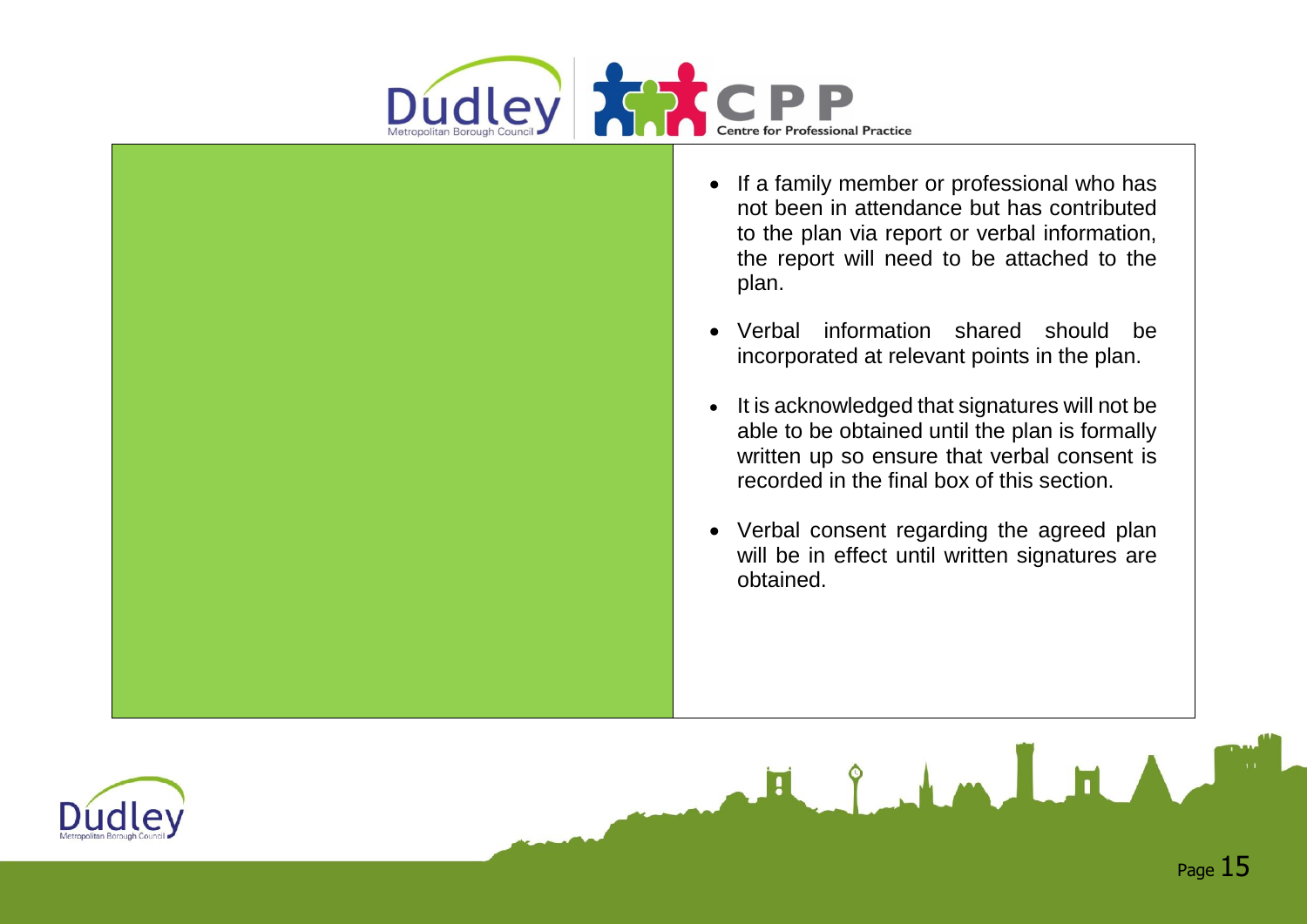

#### **Signatures:** Signatures: **Signatures: Signatures** for the plan can be obtained at Lunderstand and confirm the information that is recorded on this form is accurate, and that it will be stored and used for the purposes of providing support to Parent/Carer Signature: Print name: Date: Signature: Print name Date: **Child/Young Person** Signature: Print name Date: Signature: Print name Date: Signature: Print name Date: Signature: Print name Date: Lead Practitione Signature: Print name Date: **Contact Address Contact Telephone** No: Email address

- the following meeting once it has been formally written up.
- Ensure that Lead professionals details are also recorded clearly.

Helen Ln Ln

#### **Remember: All Early Help Plans must clearly show the impact of actions on the child(ren) health, development and overall wellbeing**



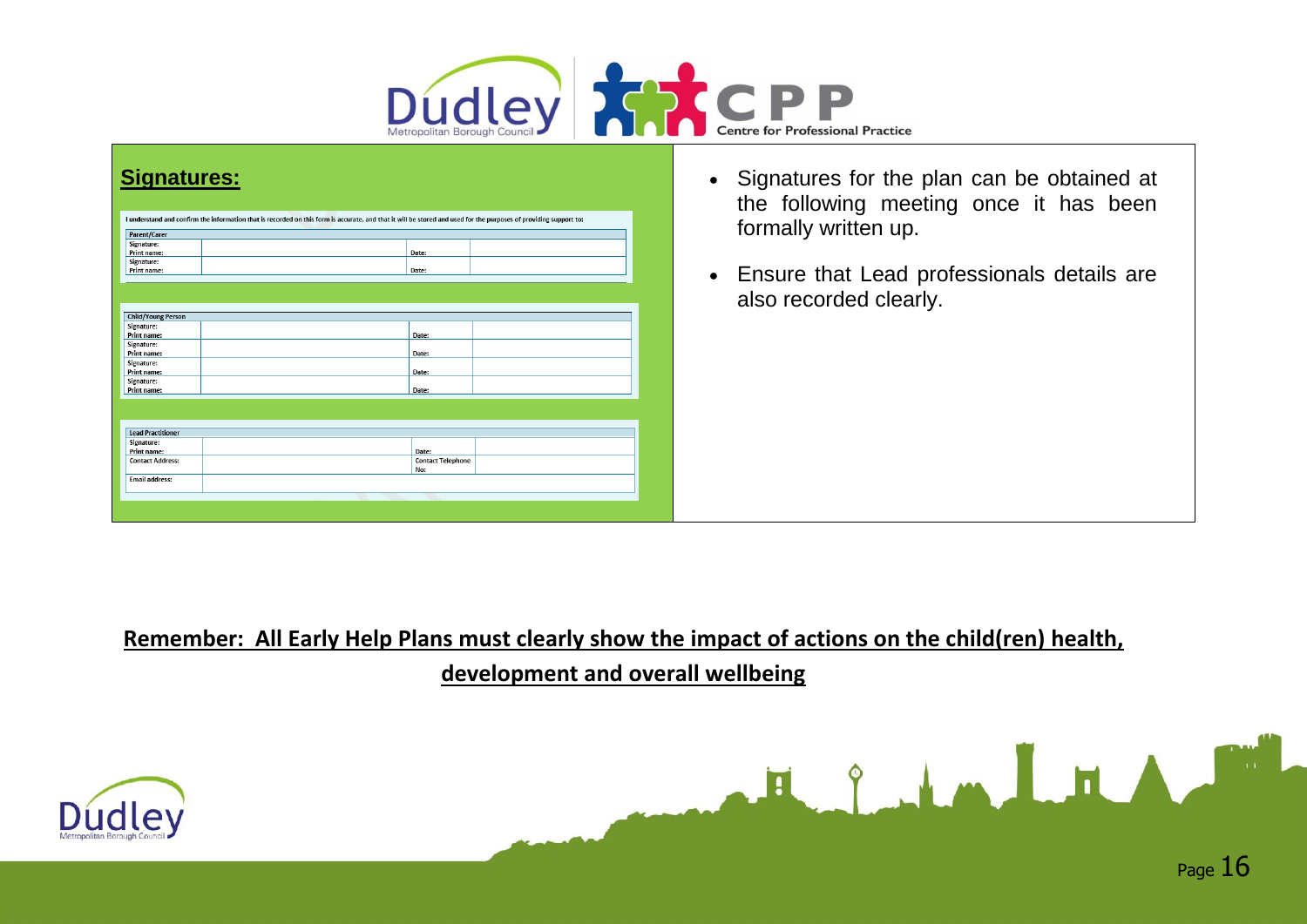

Please email your completed Early Help Family Plan to the relevant Family Centre inbox below, based upon the area within the borough the family reside.

If you are sending information via email, please contact the relevant Family Centre to obtain a secure email address to forward the information to.

| <b>Family Centre Email address:</b> | <b>Telephone No.</b> |
|-------------------------------------|----------------------|
| Fs.brierleyhill@dudley.gov.uk       | 01384 813322         |
| Fs.dudleycentral@dudley.gov.uk      | 01384 812440         |
| Fs.dudleynorth@dudley.gov.uk        | 01384 813096         |
| Fs.halesowen@dudley.gov.uk          | 01384 813954         |
| Fs.stourbridge@dudley.gov.uk        | 01384 818780         |

**If you are unable to return your completed Early Help Family Plan via secure email, please hand deliver to your local Family Centre.**

**If you require support in the completion of the plan, please contact the Early Help Enabler at the relevant Family Centre.**

Egyhmlei

If further support is required with regard to the process or completion of an Early Help Family Plan, contact should be made with your relevant Family Centre.



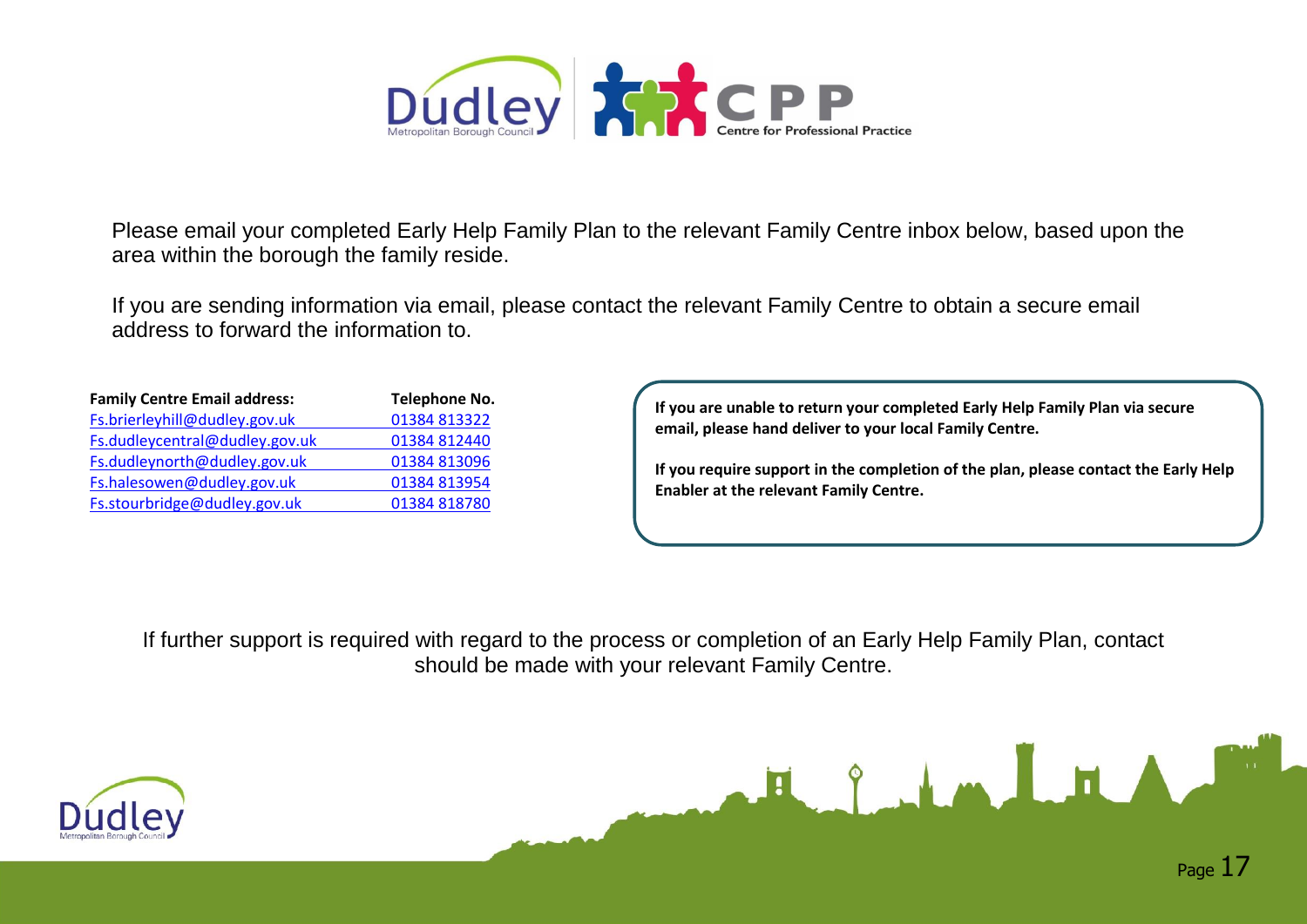

#### **Early Help Family Plan: Key for scaling**

1: At crisis point, immediate support required in order to prevent crisis intervention. Not engaged with services (formal action may have started)

- 2: Immediate concerns still present but family beginning to engage with services.
- 3: Immediate concerns ongoing but family are engaging and starting to recognise the need for improvement.
- 4: Family are working well to resolve the issues, though concerns are still present.
- 5: Family have engaged with services in a meaningful way, improvements are being made.
- 6: Family have made significant improvements with ongoing support from services.
- 7: Issues may still be occurring but family are able to recognise and resolve as they arise with reduced support from services.
- 8: Family needs are met and may need low level support.
- 9: Family are able to resolve issues on their own via signposting and accessing universal services where appropriate.
- 10: Family needs are met, there are no current concerns. Family able to identify their own issues.





H J Lm LH